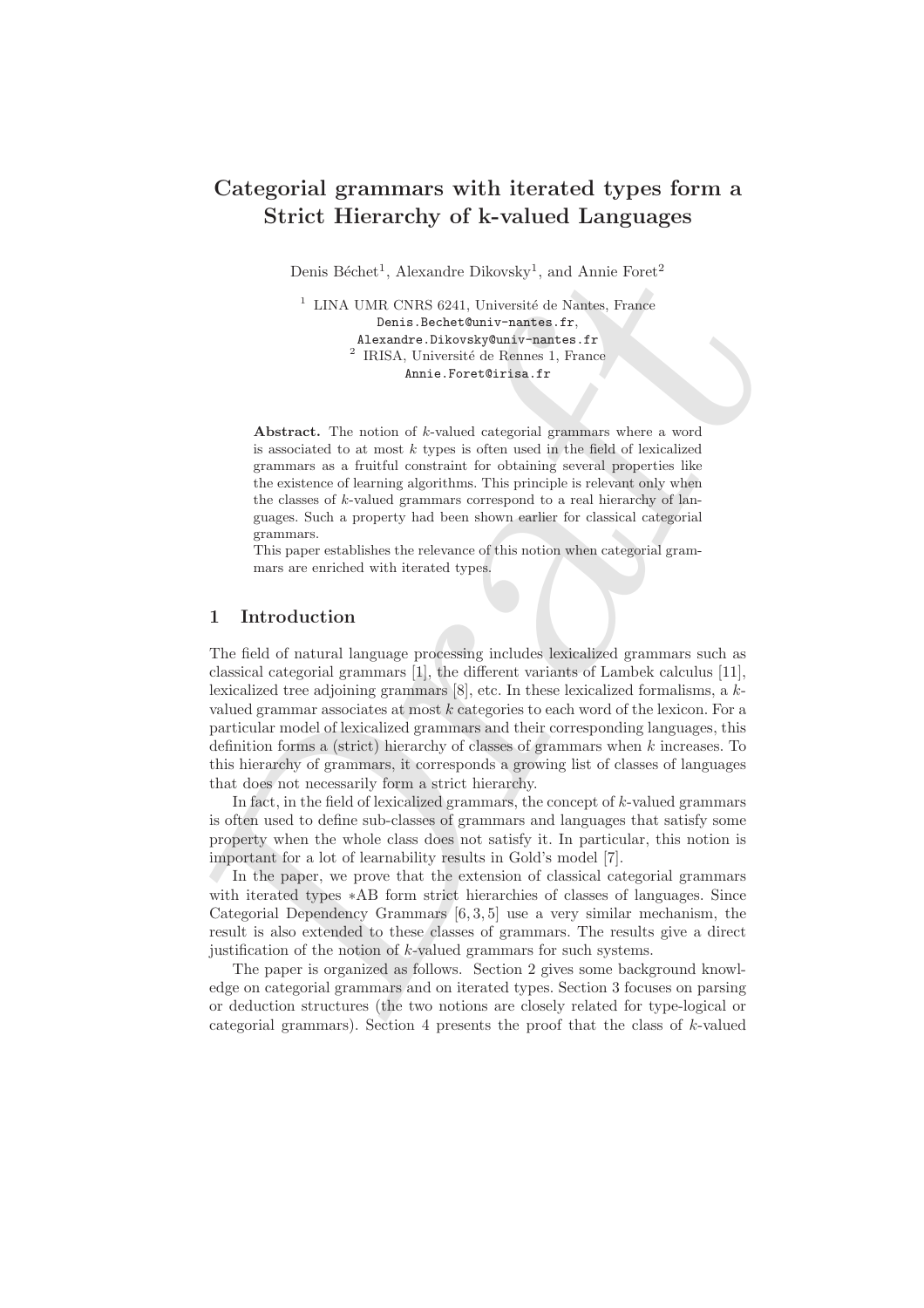categorial grammars with iteration form a strict hierarchy. Section 5 considers some variants. Section 6 concludes.

# 2 Background

### 2.1 Categorial Grammars

In categorial grammars, when a word  $w_1$  has a type of the form  $B \setminus A$ , this means that  $w_1$  can be concatenated on its left with a word of type  $B$ , so as to produce a group of words of type A. Similarly a type of the form  $A \, / \, B$ , expresses a possible concatenation on the right with a word of type B. This concatenation principle extends to groups of words. See Example 1.

Definition 1 (Types). *The* types Tp*, or formulas, are generated from a set of* primitive types Pr*, or atomic formulas, by two binary connectives*<sup>3</sup> *"* / *" (over) and* " $\langle$  " *(under):*  $T_p ::= Pr | T_p \setminus T_p | T_p / T_p$ 

Definition 2 (Rigid and k-valued categorial grammars). *A* categorial grammar *is a structure*  $G = (\Sigma, \lambda, S)$  *where:* 

- $\sum$  *is a finite alphabet (the words in the sentences)*;
- $\lambda : \Sigma \mapsto \mathcal{P}^f(T_p)$  *is a function (called a lexicon) that maps a finite set of types to each element of*  $\Sigma$  *(the possible categories of each word):*
- $-S \in Pr$  *is the* main type *associated to correct sentences.*

*If*  $X \in \lambda(a)$ *, we say that* G *associates* X *to* a and we write  $G : a \mapsto X$ *.* 

*A* k-valued categorial grammar *is a categorial grammar where, for every word* a ∈ Σ*,* λ(a) *has at most* k *elements. A* rigid categorial grammar *is a* 1*-valued categorial grammar.*

Definition 3 (Language). *Given a type calculus, based on a derivation rela* $t$ *tion* ⊢ *on Types, a sentence*  $v_1...v_n$  *belongs to the language of*  $G$ *, written*  $L(G)$ *, provided its words*  $v_i$  *can be assigned types*  $X_i$  *whose sequence*  $X_1...X_n$  *derives* S *according to* ⊢*.*

### 2.2 ∗AB Calculus

**2 December 21**<br>
2 **December 11**<br>
21 **C** rate condition of the strain of the strain of the form  $B \setminus A$ , this means that as can be concentrated on its left with a word d'upe *B*, so as to prove the systems produce a gro Categorial grammars usually express optional and repeatable arguments by a recursive mechanism. Here, we present a different approach that uses an extension of atomic formulas. With ∗AB Calculus, an atomic formula can be either a primitive type  $x \in Pr$  or the iteration of a primitive type written  $x^*, x \in Pr$ . This extension lets naturally express optional repeatable dependencies. The calculus is very similar except that an iterated primitive type can be used zero, one or several times.

Categorial Dependency Grammars [6, 3, 5] use a very similar mechanism. However, in this case, types are of order one (flat)  $<sup>4</sup>$ , but a complex system</sup>

<sup>3</sup> no product connective is used in the paper

<sup>&</sup>lt;sup>4</sup> the order *o* is null on primitive types s.t.  $o(X/Y) = o(Y \setminus X) = max(o(X), 1 + o(Y))$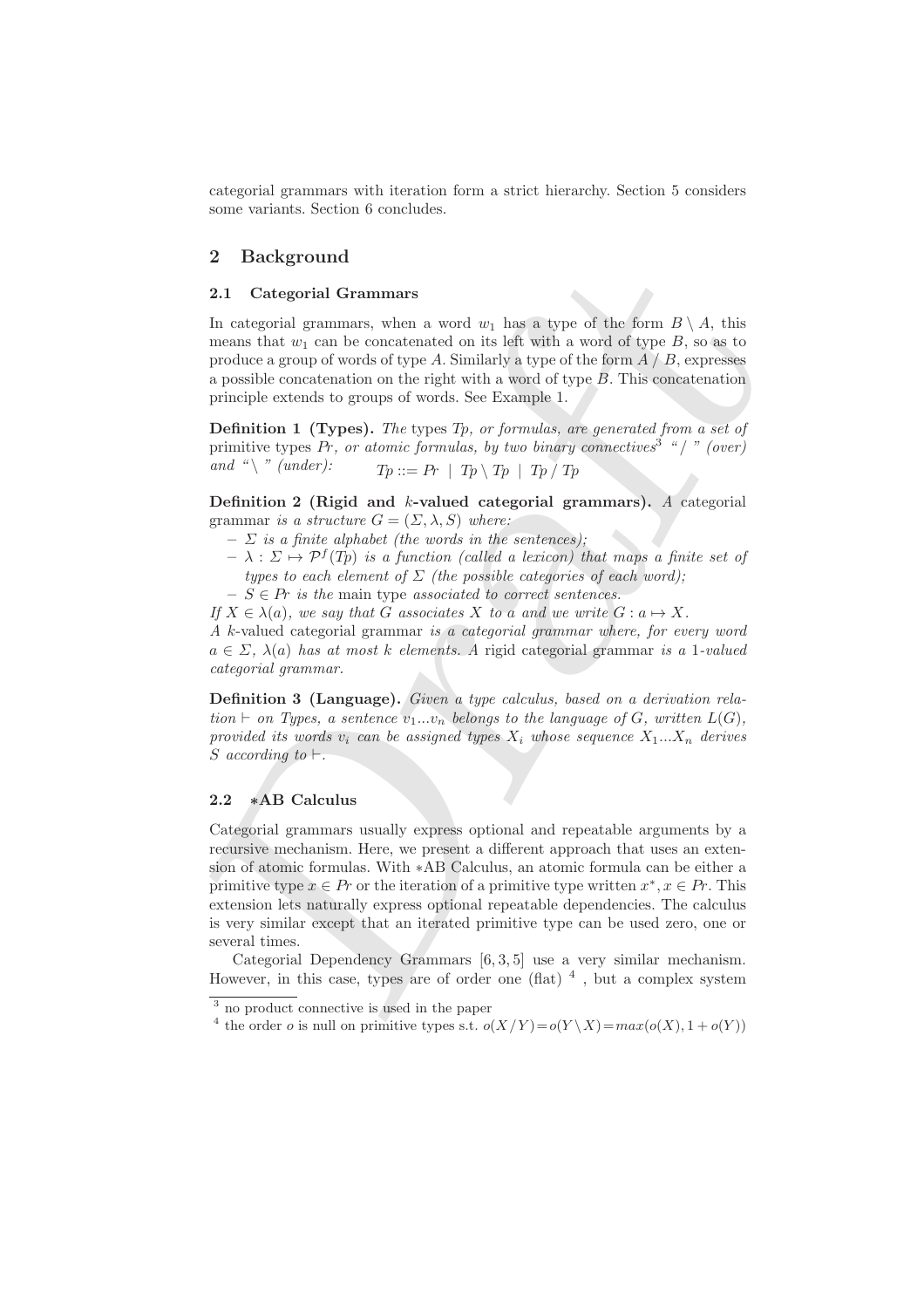of polarities produces non projective dependencies. Thus, CDG is not a conservative extension of ∗AB Calculus and the reverse does not hold either.

The iterated types originate from one of the basic principles of dependency syntax, which concerns optional repeatable dependencies (cf. [12]): all modifiers of a noun share the noun as their governor and, similarly, all circonstants of a verb share the verb as their governor. At the same time, the iterated dependencies are a challenge for grammatical inference [2]. For example, as in Example 3, a repeatable circumstancial dependency A may be determined by the type  $[N\setminus S/A^*]$  attached to an intransitive verb, instead of several types :  $[N\setminus S], [N\setminus S/A], [N\setminus S/A/A] \dots$ 

Definition 4 (Types). *The* types Tp*, or formulas, are generated from a set of* primitive types Pr, or iteration of primitive types  $Pr^* = \{x^*, x \in Pr\}$  by two *binary connectives "* / " (over) and " $\backslash$  " (under):

$$
Tp ::= Pr \mid Pr^* \mid Tp \setminus Tp \mid Tp / Tp
$$

The elimination rules are as follows :

$$
\begin{array}{c|c|c|c} X \;/\; Y,Y \vdash X & \textbf{(L^r)} \\ X \;/\; y^*,y \vdash X \;/\; y^* & \textbf{(L^r^*)} \\ X \;/\; y^* \vdash X & \textbf{(}\Omega^{\text{r}} \end{array} \bigg| \begin{array}{c} Y,Y \setminus X \vdash X & \textbf{(L^l)} \\ y,y^* \setminus X \vdash y^* \setminus X & \textbf{(L^l^*)} \\ y^* \setminus X \vdash X & \textbf{(}\Omega^{\text{l}} \end{array} \bigg) \\
$$

Remark. The AB Calculus (without iteration) derivation relation is defined by the two rules  $L^r$  and  $L^l$ . AB grammars are equivalent to Context-free grammars. In more details, to each  $\epsilon$ -free Context-Free Grammar G in *Greibach Normal Form*, we can associate  $cg_{AB}(G)$ , whose alphabet consists in the terminals of G, whose primitive types are the non terminals of  $G$ , with the following lexicon :

of a nous share the nous as their geomeon and, similarly, all circostants of<br>non-share the vertic saturity energy and similarly, all circulated de-<br>pendentes are a dollenge for grammatical interesting [2]. For example, as  $a \mapsto ((\dots (X/X_n)/X_{n-1} \dots)/X_1)$  for each rule  $X \to aX_1 \dots X_{n-1}X_n$  in G; G and  $cg_{AB}(G)$  have the same language  $(cg_{AB}(G))$  is of order 1). For the converse direction, to each AB grammar  $G$ , we associate  $cf(G)$  with the same language, having the alphabet of G as terminals, the set  $T_p(G)$  of *subformulas of types of* G *as non-terminals*, with rules  ${B \to A \land B \mid A \land B \in Tp(G)}$  $\bigcup \{B \to B/A \land A \mid B/A \in Tp(G)\} \cup \{A \to c \mid c \mapsto A \in G\}.$  These equivalences are said *weak*, because they concern string languages, not structures.

Definition 5 (Head and arguments). *Any type* X *can be written in the following form:*  $((p|A_1)|...|A_n)$  *where*  $A|B$  *stands for*  $A/B$  *or*  $B\setminus A$  *and* p *has no binary operator ;* p *is the head of X, each subtype*  $((p|A_1)|...A_k)$  *is a head* subtype *of* X, *n is the* arity *of* X, and each  $A_i$  *is said an* argument subtype *of* X*.*

*Example 1.* Let  $\lambda(John) = \lambda(Mary) = N$ ,  $\lambda(loves) = [N \setminus S / N]$ : John loves Mary belongs to the language (for AB or ∗AB). See also Example 3 for iteration.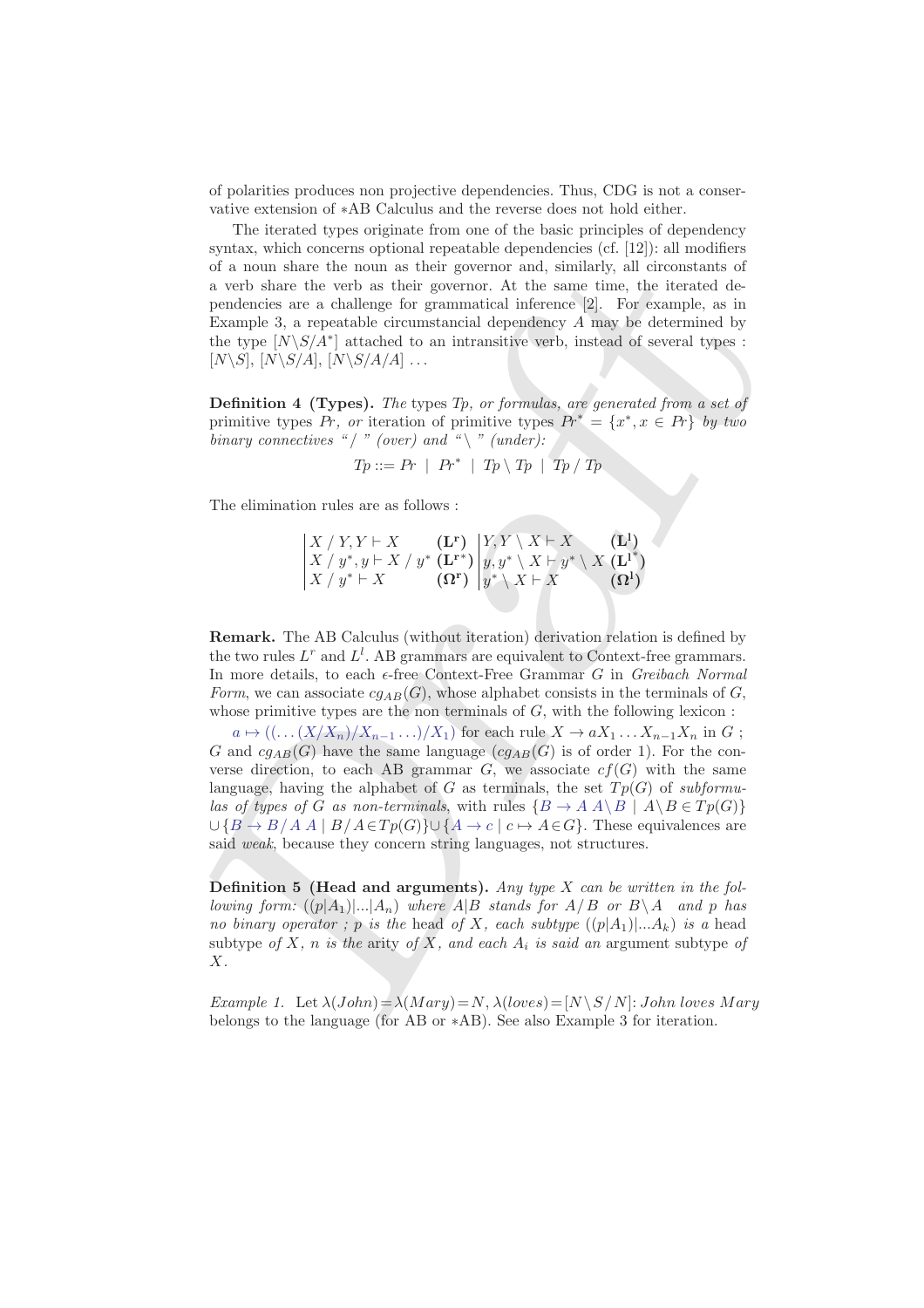CDG. The ∗AB calculus on flat types (order 1) is the basis of Categorial Dependency grammars (CDG) used for natural language. In fact CDG involve more complex types, we only give their supplementary rule  $D<sup>l</sup>$  that handles distant dependencies (rule  $D^r$  is similar on the right):  $D^l$  $\alpha^{P_1(\sqrt{C})P(\nwarrow C)P_2} \vdash \alpha^{P_1PP_2},$ if the potential  $(\sqrt{C})P(\sqrt{C})$  satisfies the following pairing rule **FA** (*first available*): **FA** : P has no occurrences of  $\swarrow C$ ,  $\nwarrow C$  (see ref [5] for full details).

The relation of CDG to automata is explained below.

# 2.3 Abstract automata equivalent to CDG

There is a class of simple abstract automata equivalent to CDG [10] (in Russian). Intuitively, these are automata with one stack and several completely independent counters. In fact, each polarized valency of a CDG corresponds to one independent counter.

### Definition 6. *A* real-time pushdown independent counters automaton

if the potential  $(\bigwedge P)(^{\infty}(\bigwedge \bigcap \mathbb{R}^n))$  satisfies the following pair<br>is the following pair of the following pair and the following pair of the following pair<br>in the relation of CDG to automata is explained below.<br>T  $(RtPiCA^{(k)}, k \geq 0)$  *is a system*  $A = (W, \Gamma, Q, q_0, k, I)$ *, where:* W *is the set of input symbols (words),* Γ *is the set of stack symbols containing a special symbol*  $\bot \in \Gamma$  *(bottom), Q is a set of states,*  $q_0 \in Q$  *is the start state,*  $k \geq 0$ *, and* I *is a set of instructions of the form*

 $i = (aqz \rightarrow q'\alpha v)$ 

*in which:*  $a \in W$ ,  $q, q' \in Q$ ,  $z \in \Gamma$ ,  $\alpha \in \Gamma^*$  *and*  $v$  *is an integer vector of length*  $k$  (empty if  $k = 0$ ), i.e.  $v \in \mathbb{Z}^k$  if  $k > 0$ . k is the number of counters.

*Computations of RtPiCA*<sup> $(k)$ </sup> are defined in terms of the following transi*tion system over configurations.* A configuration *is a tuple*  $(q, w, \gamma, V)$ *, where*  $w \in W^*$  (non read part of input string),  $q \in Q$  (current state),  $\gamma \in \Gamma^*$  (stack *contents)* and  $V \in \mathbb{Z}^k$  (*current counters' values*).

*A computation step is the following transition relation:*

 $< q, s, \gamma, V> \vdash_A^i < q', s', \gamma', V'>,$ 

*where:* 1)  $s = as'$ ;

*2)*  $\gamma = z\gamma''$ ,  $\gamma' = \alpha\gamma''$   $\gamma$ ,  $\gamma'$  have non-negative components;

*3)*  $V' = V + v$  *for the instruction*  $i = (aqz \rightarrow q'\alpha v) \in I$ *.* 

 $\vdash_A^*$  *is the reflexive-transitive closure of*  $\vdash_A^i$ .

*A* string  $s \in W^*$  is recognized by the automaton  $A$  if  $\langle q_0, s, \perp, (0, \ldots, 0) \rangle$  $\vdash_A^* \langle q, \varepsilon, \varepsilon, (0, \ldots, 0) \rangle$  *for some* q.  $L(A)$  *(the language recognized by A) is the set of all strings recognized by* A*.*

*Example 2.* The language  $L = \{w_1^n w_2^n w_3^n \mid n = 0, 1, ...\}$  is recognized by the automaton  $A = (W, \Gamma, Q, q_0, k, I)$  in which:  $W = \{w_1, w_2, w_3\}, Q = \{q_0, q_1, q_2\},$  $\Gamma = \{z_0, w_1, w_2, w_3\}, k = 1$  and the set of instructions I is as follows:

> $w_1 q_0 \perp \rightarrow q_0 w_1 \perp 1 \quad w_1 q_0 w_1 \rightarrow q_0 w_1 w_1 1$  $w_2 q_0 w_1 \rightarrow q_1 \varepsilon 0$   $w_2 q_1 w_1 \rightarrow q_1 \varepsilon 0$  $w_3 q_1 \perp \rightarrow q_2 \perp -1 \quad w_3 q_2 \perp \rightarrow q_2 \perp -1$  $w_3 q_2 \perp \rightarrow q_2 \varepsilon - 1$

The equivalence of  $RtPiCA^{(k)}$  and CDG is proved in [10].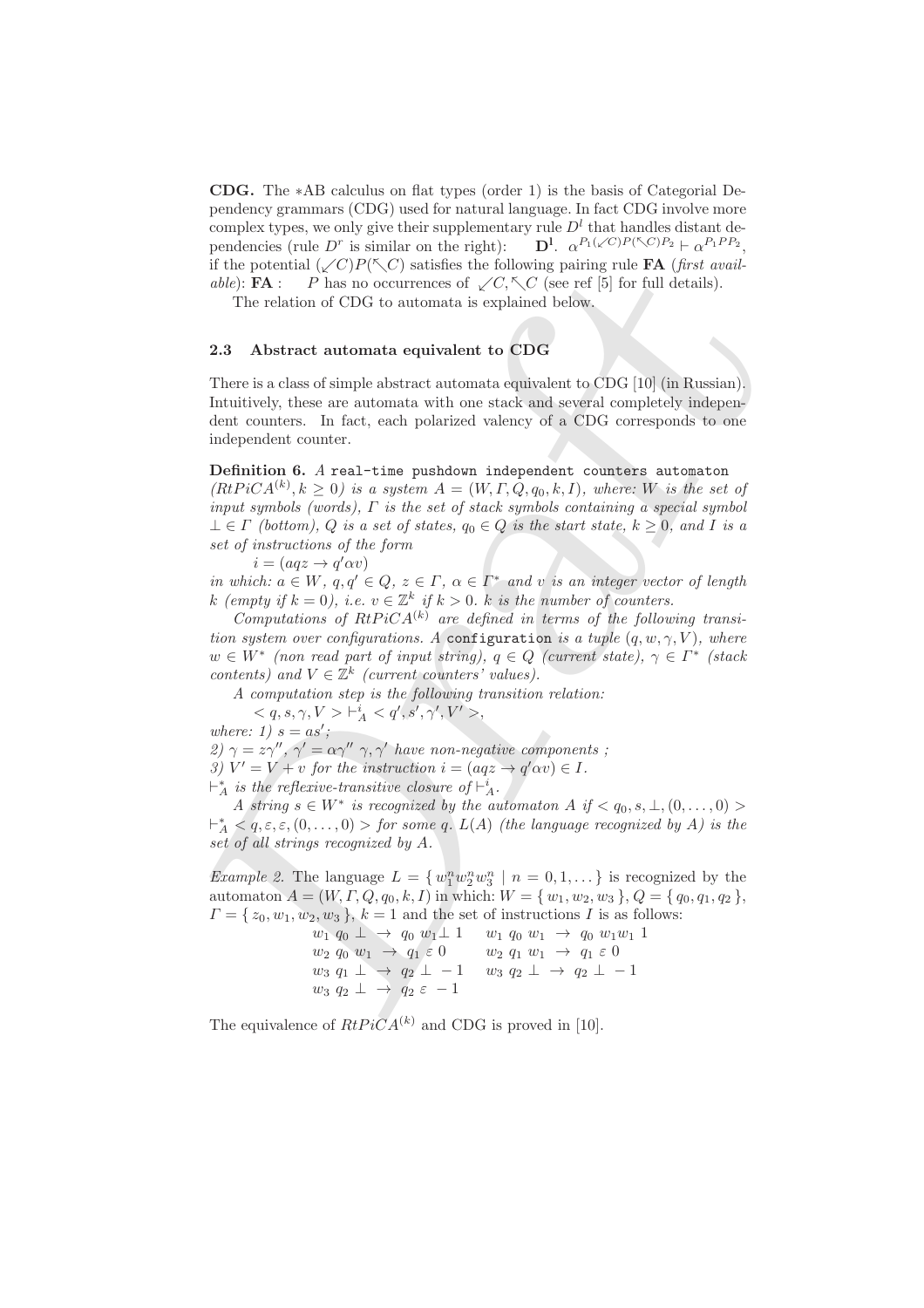**Theorem 1.** A language L is recognized by a  $RtPiCA^{(k)}$  A for some k if and *only if it is generated by a CDG.*

# 3 Deduction structures

In this section we focus on structures for the calculus ∗AB (and CDG) ; in fact, these rules are extensions of the cancellation rules of classical categorial grammars that lead to the generalization of FA-structures used here.

#### 3.1 FA structures over a set  $\mathcal E$

We give a general definition of FA structures over a set  $\mathcal{E}$ , whereas in practice  $\mathcal{E}$ is either an alphabet  $\Sigma$  or a set of types such as  $Tp$ .

**Definition 7** (FA structures). Let  $\mathcal{E}$  be a set, a FA structure over  $\mathcal{E}$  is a *binary tree where each leaf is labelled by an element of*  $\mathcal E$  *and each internal node* is labelled by  $L^r$  (forward application) or  $L^1$  (backward application):

$$
\mathcal{F\!A}_{\mathcal{E}} ::= \mathcal{E} \ \mid \ \mathbf{L}^{\mathbf{r}}(\mathcal{F\!A}_{\mathcal{E}}, \mathcal{F\!A}_{\mathcal{E}}) \ \mid \ \mathbf{L}^1(\mathcal{F\!A}_{\mathcal{E}}, \mathcal{F\!A}_{\mathcal{E}})
$$

#### 3.2 Functor-Argument Structures with Iterated Subtypes

The functor-argument structure and labelled functor-argument structure associated to a (dependency) structure proof in ∗AB (or in CDG), are obtained as below.

Definition 8. *Let* ρ *be a structure proof, ending in a type* t*. The* labelled functor-argument structure *associated to*  $\rho$ *, denoted lfa<sub>iter</sub>*( $\rho$ *), is defined by induction on the length of the proof* ρ *considering the last rule in* ρ*:*

- if  $\rho$  has no rule, then it is reduced to a type t assigned to a word w, let then  $lfa_{iter}(\rho) = w;$ 

**5** Detriction structures<br>
in this section we focus on structures for the calculas \*AB (and CDC); in<br>
In this section we focus on structures for the calculation rules of dissical categorial<br>
gummars that had to the gener - if the last rule is  $\mathbf{L}^1 c^{P_1} [c \setminus \beta]^{P_2} \vdash [\beta]^{P_1 P_2}$ , by induction let  $\rho_1$  be a structure proof for  $c^{P_1}$  and  $\mathcal{T}_1 = \text{If}_{a_{iter}}(\rho_1)$ ; and let  $\rho_2$  be a structure proof for  $[c \setminus \beta]^{P_2}$  and  $\mathcal{T}_2 = \text{lfa}_{iter}(\rho_2)$ : then  $\text{lfa}_{iter}(\rho)$  is the tree with root labelled by  $\mathbf{L}^1_{[c]}$  and subtrees  $\mathcal{T}_1, \mathcal{T}_2;$ 

- if the last rule is  $\Omega^1 * [c^* \setminus \beta]^{P_2} \vdash [\beta]^{P_2}$ , by induction let  $\rho_2$  be a structure proof for  $[c^* \setminus \beta]^{P_2}$  and  $\mathcal{T}_2 = \text{tfa}_{iter}(\rho_2)$ : then  $\text{tfa}_{iter}(\rho)$  is  $\mathcal{T}_2$ ;

- if the last rule is  $\mathbf{L}^{1*} c^{p_1} [c^* \setminus \beta]^{p_2} \vdash [c^* \setminus \beta]^{p_1 p_2}$ , by induction let  $\rho_1$  be a structure proof for  $c^{P_1}$  and  $\mathcal{T}_1=$  lf $a_{iter}(\rho_1)$  and let  $\rho_2$  be a structure proof for  $[c^* \setminus \beta]^{P_2}$  and  $\mathcal{T}_2 = \mathcal{I}$  fa<sub>iter</sub>( $\rho_2$ ): *lfa<sub>iter</sub>*( $\rho$ ) is the tree with root labelled by  $\mathbf{L}^1_{[c]}$  and subtrees  $\mathcal{T}_1$ ,  $\mathcal{T}_2$ ;

- we define similarly the function  $lfa_{iter}$  when the last rule is on the right, using  $\neq$  and  $\mathbf{L}^{\mathbf{r}}$  instead of  $\setminus$  and  $\mathbf{L}^{1}$ ;

- (in the CDG case) if the last rule is  $D^1$ , then  $lfa_{iter}(\rho)$  is taken as the image of the proof above.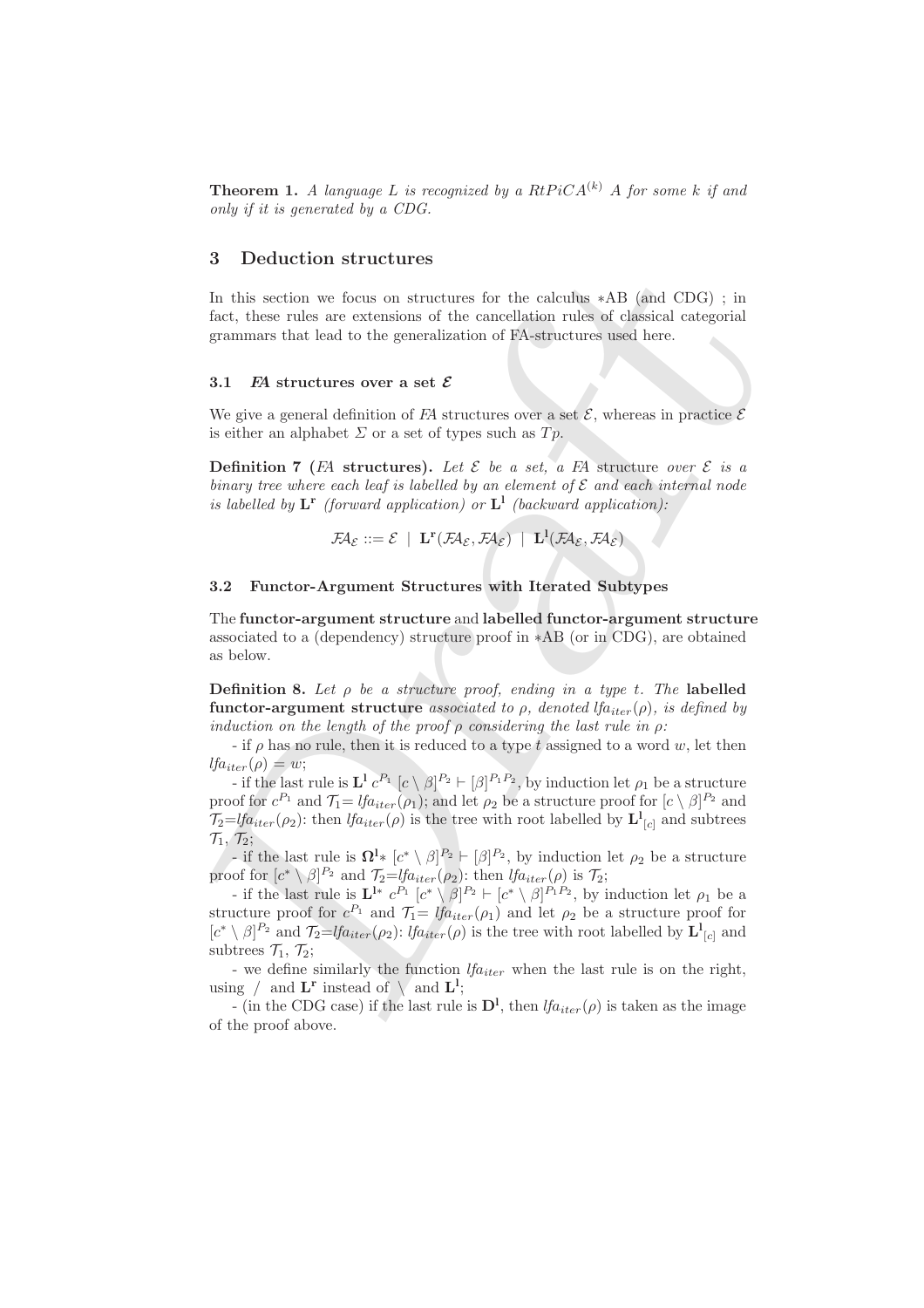The functor-argument structure  $fa_{iter}(\rho)$  is obtained from  $lfa_{iter}(\rho)$  (the labelled one) by erasing the labels  $[c]$ .

*Example 3.* Let  $\lambda(John) = N$ ,  $\lambda(ran) = [N \setminus S / A^*]$ ,  $\lambda(y \in \text{erday}) = \lambda(fast) = A$ , then  $s'_3 = \mathbf{L}^1_{[N]}(John, \mathbf{L}^r_{[A]}(\mathbf{L}^r_{[A]}(ran, fast), yesterday)$  (labelled structure) and  $s_3 = \mathbf{L}^1(John, \mathbf{L}^r(ran, fast), yesterday)$  are associated to  $\rho_1$  below :  $\stackrel{\rightharpoonup}{\text{N} \setminus S \setminus A^*} A \stackrel{\rightharpoonup}{\text{I}^{\text{r}}}$ 

 $\rho_1$  :



# 4 A strict hierarchy

S

N

For each  $k \in \mathbb{N}$ , we are interested in classes of the form  $\mathcal{C}^k_{\leq constant>}$  of languages corresponding to k-valued grammars with some  $\langle constant \rangle$ . This section proves for some  $\langle constant \rangle$  that such families forms a strict hierarchy (if the lexicon has at least 2 elements):

For instance, a first very easy result when we consider the ∗AB calculus (denoted by \* as class constraint) is given by the fact that  $\mathcal{C}^0_* \subsetneq \mathcal{C}^1_*$  because  $\mathcal{C}^0_* = \emptyset$  and  $\mathcal{C}^1_*$  contains the (finite) language  $\{a\} = \mathcal{L}_*(G)$  for the rigid grammar  $G: a \mapsto S$ .

Note that the class of languages corresponding to rigid AB-grammars is a proper subset of the languages of rigid \*AB-grammars: consider $L = \{a^+\}\$ generated by  $G = \{a \mapsto S / S^*\}$ , which cannot be generated by a rigid AB-grammar.

### 4.1 Overview

We first sum up some previous work for classical categorial grammars (AB) and non-associative Lambek grammars (NL).

**AB.** A similar problem was solved by Kanazawa in  $[9]$  for the classes of k-valued classical categorial grammars. The proof scheme was as follows:

- Languages: for  $k > 0$ ,  $L_{AB,k} =_{def} \{a^i b a^i b a^i \mid 1 \leq i \leq 2k\}$ 

then 
$$
s_3 = L'[N] (John, L'[A][L'[A](Tan, Jast), yesterday)]
$$
 (labeled structure)  
\nand  $s_3 = L'[N] (John, L'[A' (ran, Jast), yesterday)]$  are associated to  $\rho_1$  below :  $\frac{[N \setminus S / A^*]}{[N \setminus S] \setminus L}$   
\n $\rho_1$ :  $\frac{[N \setminus S / A^*]}{[N \setminus S] \setminus L}$   
\n $\rho_2$ :  $\frac{[N \setminus S / A^*]}{[N \setminus S] \setminus L}$   
\n $\rho_3$ :  $\frac{[N \setminus S / A^*]}{[N \setminus S] \setminus L}$   
\n $\rho_4$ :  $\frac{[N \setminus S / A^*]}{[N \setminus S] \setminus L}$   
\n $\rho_5$ :  $\frac{[N \setminus S / A^*]}{[N \setminus S] \setminus L}$   
\n $\rho_6$ :  $\frac{[N \setminus S / A^*]}{[N \setminus S] \setminus L}$   
\nFor each  $k \in \mathbb{N}$ , we are interested in classes of the form  $C_{\text{constrained}}^k$ . This section proves for some < constraint > that such families forms a strict hierarchy (if the lexicon has at least 2 elements):  
\n $C_1$  contains the (finite) language  $\{a\} = \mathcal{L}_*(G)$  for the rigid grammar  $G : a \mapsto S$ . Note that the class of languages corresponding to rigid AB-grammars is a proper subset of the languages of rigid \*AB-grammars: consider  $L = \{a^+\}$  generated by  $G = \{a \mapsto S / S^* \}$ , which cannot be generated by a rigid AB-grammar. **4.1 Overview**  
\nWe first sum up some previous work for classical categorical grammars (AB) and non-associative Lambm was solved by Kanazawa in [9] for the classes of *k*-valued classical categoryian ammars (ND). **Examples** *G* in  $\mathcal{L}_2$  in  $\mathcal{L}_3$ 

- The language (for AB) of  $G_k$  is  $L_{AB,k}$ .

<sup>&</sup>lt;sup>5</sup> In fact, the second type of a can be abbreviated as  $S / x^i y x^i y^{i-1}$  and the second type of b can be abbreviated as  $x^i \setminus (S / x^i y x^i)$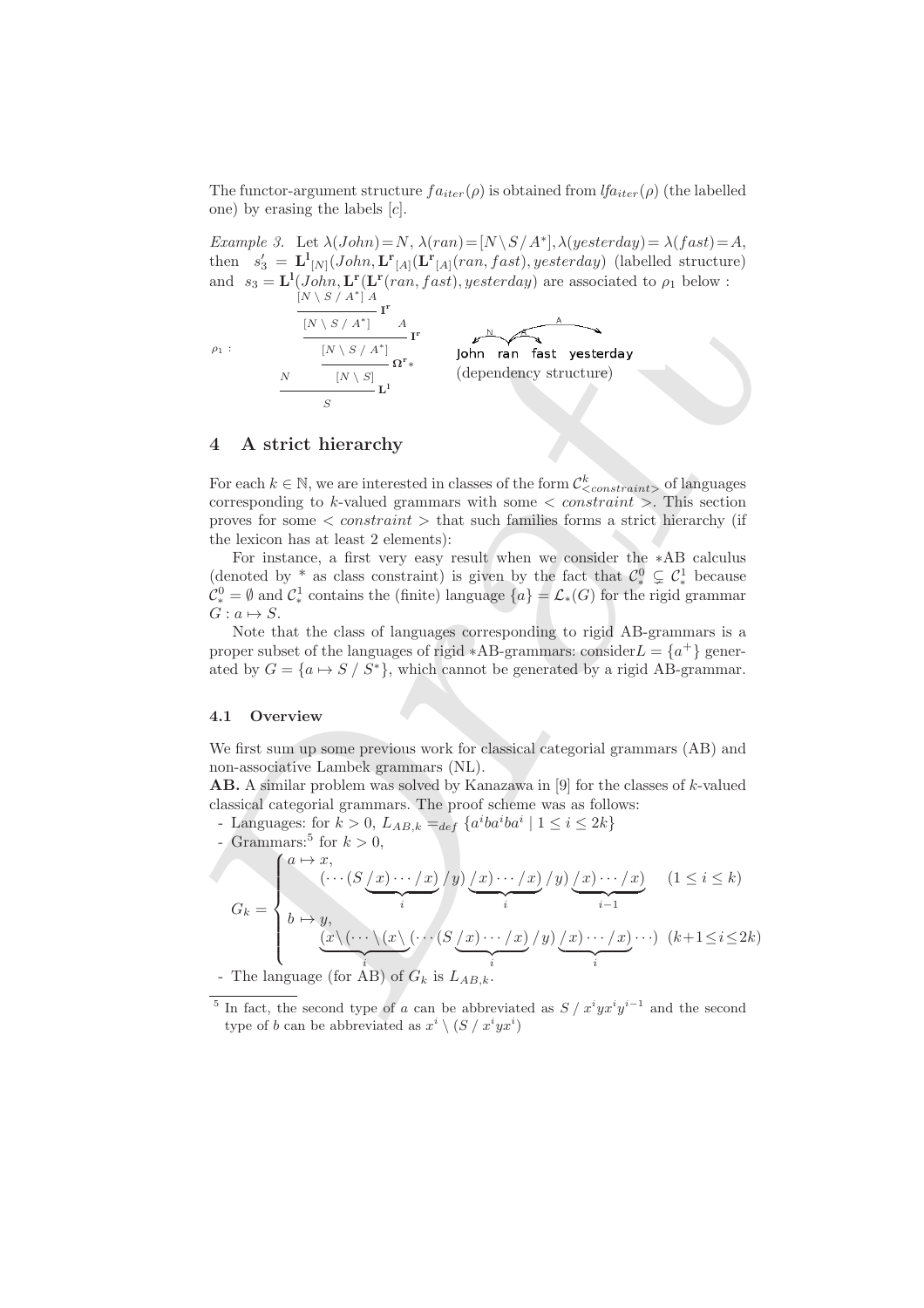- Property: for  $k > 0$ ,  $L_{AB,k}$  is a  $(k+1)$ -valued language but is not a k-valued language for classical categorial grammars.

NL. For Lambek non-associative calculus the proof scheme [4] is based on the previous one (for AB), but using grammars beyond order 1,  $2k + 1$  words and generalized AB-deductions. The proof scheme is as follows:

- Languages: for  $k > 0$ ,  $L_{NL,k} =_{def} \{abb\} \cup \{a^i ba^i ba^i \mid 1 \le i \le 2k\}$
- Grammars:  $k + 1$ -valued grammar  $G'_{k} = \sigma(G_{k})$  where  $G_{k}$  is as above, with substitution  $\sigma = x := (S / y) / y$ .
- The language (for NL) of  $G'_{k}$  is  $L_{NL,k}$ .
- Property: for  $k > 0$ ,  $L_{NL,k}$  is a  $(k+1)$ -valued language but is not a k-valued language for NL.

**Towards Iteration.** We can easily show that the languages of grammars  $G_k$  is the same when we consider the ∗AB calculus instead of the AB rules (because  $G_k$  has not iteration). The same remark holds for grammar  $G'_k$ .

This shows that the languages  $L_{AB,k}$  are also  $(k + 1)$ -valued languages for the ∗AB calculus. It is thus natural to ask whether they are k-valued for the ∗AB calculus as well. This is the purpose of next section.

Remark. One key point in the adaptation is that, when the language is finite  $(L_{AB,k}$  is finite), an iterated argument subtype cannot be used in a proof tree for application of  $L^{l*}$  or  $L^{r*}$ .

## 4.2 Order 1 and Iteration

For each  $k \in \mathbb{N}$ , we can consider the class  $\mathcal{C}_{*,flat}^k$  of languages corresponding to k-valued ∗-AB grammars with types of order at most 1. This section proves that this family forms a strict hierarchy (if the lexicon has at least 2 elements):

**Theorem 2.** 
$$
\forall k \in \mathbb{N} \ \mathcal{C}^k_{*, flat} \subsetneq \mathcal{C}^{k+1}_{*, flat}
$$

Before the details of proof, we introduce some definitions and remarks.

generalized AB-deductions. The proof scheme is as follows:<br>
- Languages for  $k > 0$ ,  $L_{NL,k} = \omega_f$  (ode)  $\cup$   $\{a^i w^j w^i\}$   $1 \leq i \leq 2k$ )<br>
- Grammare  $k + 1$ -valued grammar $C_k = \sigma(G_k)$  where  $G_k$  is as above, with substituti In this section, we consider the *binary deduction trees* obtained by omitting the  $\Omega$  unary steps and where each node is decorated with the type that is obtained by application of the elimination rule on the immediate subtrees. These trees also correspond to the functor-argument structures previously described.

Definition 9. *We say that* B *is an \*-context of* A*, when we can write:*  $B = (G_{i,p'_i}^* \backslash ... G_{i,1}^* \backslash A/D_{i,1}^* ... / D_{i,p_i}^*)$  where the sequences of iterated types *(on the left, or on the right of* A*) are possibly empty.*

When B is an \*-context of A: if  $\Delta$ , A,  $\Gamma \vdash X$  then  $\Delta$ , B,  $\Gamma \vdash X$  as well (using  $\Omega^r$ \* and  $\Omega^l$ \*).

*Rule patterns.* We observe that each type occurring in a binary deduction tree obtained by omitting the  $\Omega$  unary steps is a head subtype of some type associated to a leaf. The patterns are as follows :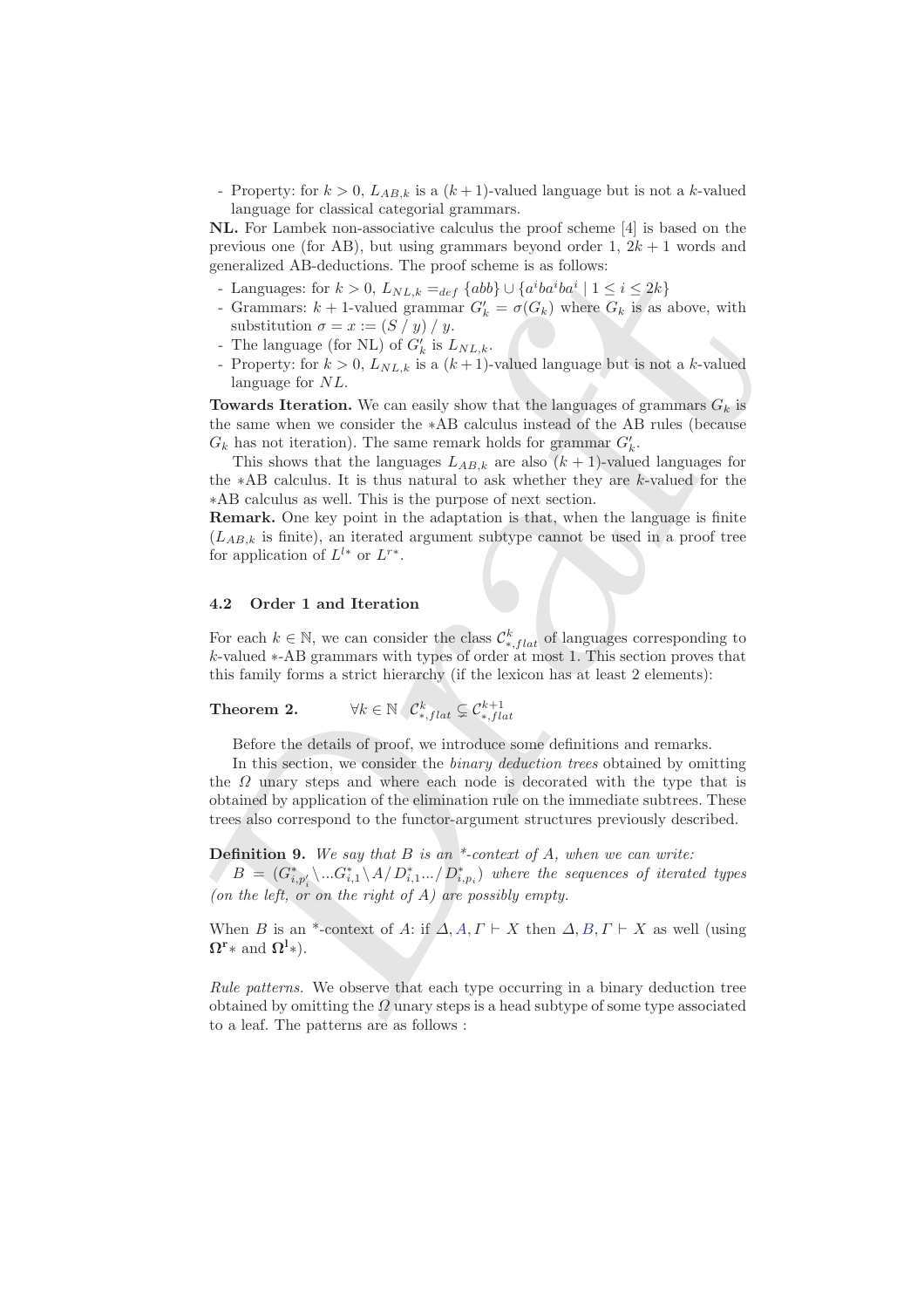$$
(on the right - similarly on the left -)
$$
\n
$$
\frac{(G_{i,p'_i}^* \dots G_{i,1}^* \setminus A_i/C_i/D_{i,1}^* \dots/D_{i,p_i}^*) C_i'}{A_i} \frac{C_i'}{L^r (several \Omega^r \text{ and } \Omega^l)}
$$
\n
$$
\frac{(G_{i,p'_i}^* \setminus \dots G_{i,1}^* \setminus A_i/C_i^* / D_{i,1}^* \dots/D_{i,p_i}^*) C_i'}{A_i}
$$
\n
$$
\frac{(G_{i,p'_i}^* \setminus \dots G_{i,1}^* \setminus A_i/C_i^* / D_{i,1}^* \dots/D_{i,p_i}^*) C_i'}{A_i/C_i^*}
$$
\n
$$
L^{r*} (several \Omega^r \text{ and } \Omega^l)
$$
\nwhere  $C_i'$  is a \*-context of  $C_i$ .

*Steps of proof*

- 1. Obviously, we have  $\forall k \in \mathbb{N} \quad \mathcal{C}^k_* \subseteq \mathcal{C}^{k+1}_*$
- 2. For  $k > 0$ , we consider  $L_{*,k} =_{def} \{a^i b a^i b a^i \mid 1 \leq i \leq 2k\}$
- 3. We see that  $L_{*,k}$  is a  $(k + 1)$ -valued language : because  $G_k$  is  $(k + 1)$ valued, without  $*$  in its types, its language is as in the  $AB$  case, which is  $\{a^iba^iba^i \mid 1 \leq i \leq 2k\}$  as shown in [9].
- 4. We prove that  $L_{*,k}$  is not a k-valued language for  $*AB$  languages.
	- Proof : suppose G is a k-valued grammar with \*AB language  $L_{*,k}$ (a) For each element of  $L_{*,k}$ , there exists a *binary deduction tree* :  $\mathcal{T}_i$  for
	- $a^iba^i$   $(1 \leq i \leq 2k)$
- $\begin{tabular}{|c|c|} \hline $\alpha_1$ & $\alpha_2$ & $\alpha_3$ & $\alpha_4$ & $\alpha_5$ \\ \hline $\langle G_{1,p_1}^* \rangle $& $\langle G_{1,p_1}^* \rangle $& $D_{n_1}^* \rangle $& $D_{n_2}^* \rangle $& $D_{n_1}^* \gamma$ & $D_{n_2}^* \gamma$ & $D_{n_2}^* \gamma$ \\ \hline $\langle G_{1,p_1}^* \rangle $& $\langle G_{1}^* \rangle $& $D_{n_1}^* \gamma$ & $D_{n_2}^* \gamma$ & $D_{n_2}^* \gamma$ & $D_{n_2}^$ (b) For  $0 \lt i \lt 2k$  let  $A_i$  denote the root type of the smallest subtree in  $\mathcal{T}_i$ whose vield includes both  $b$ . This gives two subtrees with one  $b$  with yields  $a^{i_0}ba^{i_1}$  and  $a^{i_2}ba^{i_3}$   $(i_1+i_2=i)$ . Then, we consider the antecedents of  $A_i$  in  $\mathcal{T}_i$ :  $C'_i$  and  $B_i$  such that :  $B_i = (G^*_{i,p'_i} \setminus ... G^*_{i,1} \setminus A_i / C_i^{\delta} / D^*_{i,1} ... / D^*_{i,p_i})$ (or  $B_i = (D^*_{i,p_i} \setminus ... \setminus D^*_{i,1} \setminus C_i^{\delta} \setminus A_i) / G^*_{i,1} ... / G^*_{i,p'_i})$ ) where  $\delta$  is either  $*$  or empty, and such that  $C_i'$  is a ∗context of  $C_i$ .



In fact,  $\delta$  cannot denote  $*$ , otherwise, we would get deductions involving iterations of  $C_i$  (replacing one  $C_i$ ) for words with more than two b. Each  $B_i$  is thus an \*-context of  $A_i/C_i$  or of  $C_i \backslash A_i$ .

We define  $\widehat{B_i}$  as the type in G "providing"  $B_i$  (following functors) in  $\mathcal{T}_i$ .

We define  $C_i'$  as the type in G "providing"  $C_i'$  (following functors) in  $\mathcal{T}_i$ .

- (c) We remark that  $\forall i : B_i \neq A_i$  *and*  $C'_i \neq A_i$ . Otherwise, if  $B_i = A_i$  by replacing the subtree ending in  $B_i$  (or  $C'_i$  if  $C_i' = A_i$ ) by the subtree ending in  $A_i$ , we would get a derivation of a word with three b instead of two.
- (d) More generally :  $\forall i, j : A_i$  cannot have  $B_i$  or  $C_i$  as head subtype. Otherwise, a subtree ending in  $B_i$  (or a ∗context of  $C_i$ ) would contain the subtree ending with  $A_i$  that has two b.
- (e) We prove that:  $\forall i \neq j : B_i \neq B_j$ Let  $y_{ce}^i(X_i)$  denote the center part of the yield with root  $X_i$  in  $\mathcal{T}_i$ . (this is  $i_1$  for the left subtree with yield  $a^{i_0}ba^{i_1}$  and  $i_2$  for the right subtree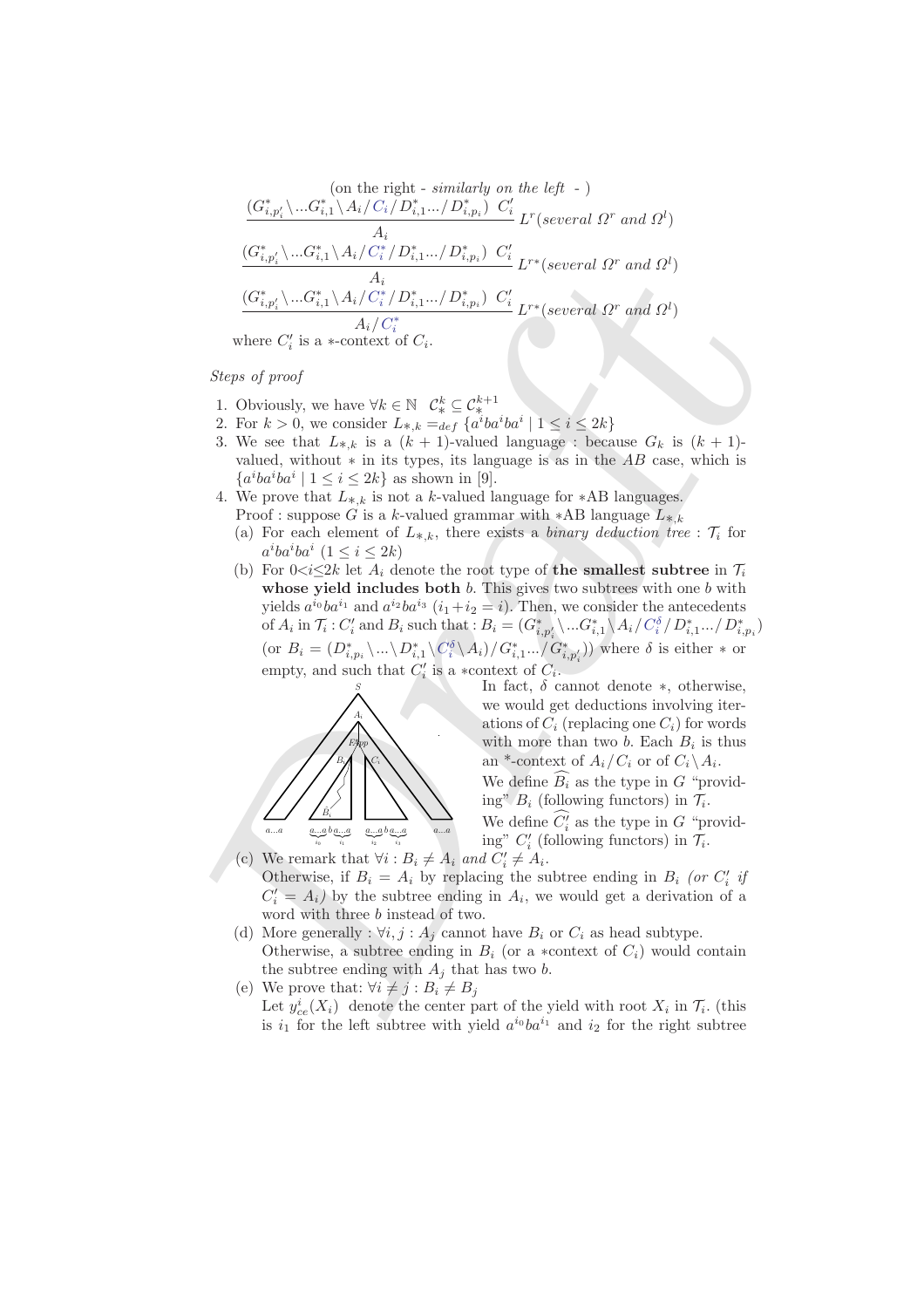with yield  $a^{i_2}ba^{i_3}$ , we have  $\forall i: y_{ce}^i(B_i) + y_{ce}^i(C_i') = i$ . - Suppose (from the contrary) (i)  $B_i = B_j$ , for some  $i \neq j$ ;

Since  $i \neq j$ , either  $y_{ce}^i(B_i) \neq y_{ce}^j(B_j)$  or  $y_{ce}^i(C'_i) \neq y_{ce}^j(C'_j)$ .

- Suppose first (ii)  $y_{ce}^{i}(B_i) \neq y_{ce}^{j}(B_j)$ ; from (ii) replacing in  $T_j$ , ( $j \neq 0$ ),  $B_j$  by  $B_i$  is a derivation of a word  $w = ...ba^{j'}ba^{j}$  or  $w = a^{j}ba^{j'}b...$ where  $j' = y_{ce}^i(B_i) + y_{ce}^j(C'_j)$  this word w is not in  $L_{*,k}$  since  $j' =$  $y_{ce}^i(B_i) + y_{ce}^j(C'_j) \neq y_{ce}^j(B_j) + y_{ce}^j(C'_j) = j$ ; this contradicts the assumption that G has  $L_{*,k}$  as language (for  $*AB$ ).

- Suppose instead (ii)'  $y_{ce}^i(C_i') \neq y_{ce}^j(C_j')$ ;

- - - if (iii)  $C_i = C_j$ : replacing in  $T_j$ ,  $C_j^j$  by  $C_i'$  yields a similar word w not in  $L_{*,k}$  with  $j' = y_{ce}^j(B_j) + y_{ce}^i(C'_i)$  occurrences of a between the b and  $j' \neq j$ , (ii)' also leads to a contradiction.

- - - otherwise (iii)  $C_i = D_{i,k}$  for some  $D_{i,k}^*$  of  $B_i$ 

 $B_i=(G_{i,p_i'}^*\backslash...G_{i,1}^*\backslash A_i/C_i/D_{i,1}^*.../D_{i,p_i}^*)$  (in the right case) ;

however in such a case, we could replace  $C_i'$  by a succession of  $C_i'$ , using the iteration rule, producing a word with more than two b.

Therefore (i) is not possible : this means that all  $B_i$  are distinct.

(f) We prove that:  $\forall i, j : \widehat{B_i} \neq \widehat{B_j}$ .

We write  $X|Y$  as an abbreviation for  $\overline{X}$  / Y or for  $Y \setminus X$  (functor first). - Suppose  $\widehat{B_i} = \widehat{B_j}$ . One (say  $B_i$ ) is a head subtype of the other  $(B_i)$ , that is in the form:  $B_j = ... (B_i | D'_1 ... ) | D'_n$ <br>with  $B_j = (G^*_{j,p'_j} \backslash ... G^*_{j,1} \backslash (A_j / C_j) / D^*_{j,1} ... / D^*_{j,p_j})$  (in the right case);

- - if  $B_i$  is a strict <sup>6</sup> head subtype of  $A_j/C_j$ , we then get  $A_j$  in a subtree ending in  $B_i$ , which is impossible since the yield would then have three b instead of two.

- otherwise,  $B_i$  is a \*context<sup>7</sup> of  $A_j/C_j$  (in the right case), which entails that  $C_i = C_j$ ; then, replacing  $B_j$  by  $B_i$  in  $\mathcal{T}_j$  or  $C'_i$  by  $C'_j$  in  $\mathcal{T}_i$  gives deduction trees: which leads to a contradiction using a reasoning similar to that of  $B_i \neq B_j$ . <sup>8</sup>

(g) As a consequence, we get a contradiction as follows.

B<sub>1</sub> by B<sub>1</sub> is a derivation of a word w = ...both by or we wellow the spin b  $y_1$  by  $\ln a_1$  or  $y_2^2(x_1^2) + y_2^2(x_2^2)$  bits word w is rot in  $L_{g+1}$  since  $g' = g'_{g+1}(B_1) + g'_{g+1}(C_2)$  is  $g'_{g+1}(C_1) \neq g'_{g+1}(C_2)$  Let  $f(i)$  denote the index s.t.  $\widehat{C}'_i = \widehat{B_{f(i)}}$ . By definition  $C_i$  is a head subtype of  $\widehat{C_i'}$  and  $B_{f(i)}$  is a head subtype of  $\widehat{B_{f(i)}}$ , that is the same type. Therefore, one of  $C_i$  and  $B_{f(i)}$  is a head subtype of the other; because  $C_i$  is primitive and  $B_{f(i)}$  is not,  $C_i$  is a head subtype of  $B_{f(i)}$ . This entails that  $C_i$  is a head subtype of  $A_{f(i)}$  as well, which is impossible as shown previously.

5. Thus  $\forall k > 0$   $\mathcal{C}_{*,flat}^k \neq \mathcal{C}_{*,flat}^{k+1}$  (we have also seen in the introduction to the section that the property is also true for  $k = 0$ ).

 $6$  (not equal to)

<sup>7</sup> possibly equal to

 ${}^8\stackrel{.}{B}_{i}=(\stackrel{\cdot}{G}^*_{j,p'_{j,q'}}\setminus...G^*_{j,1}\setminus A_j/C_j/D^*_{j,1}.../D^*_{j,q})$  for some  $q'\leq p'_j$  and  $q\leq p_j$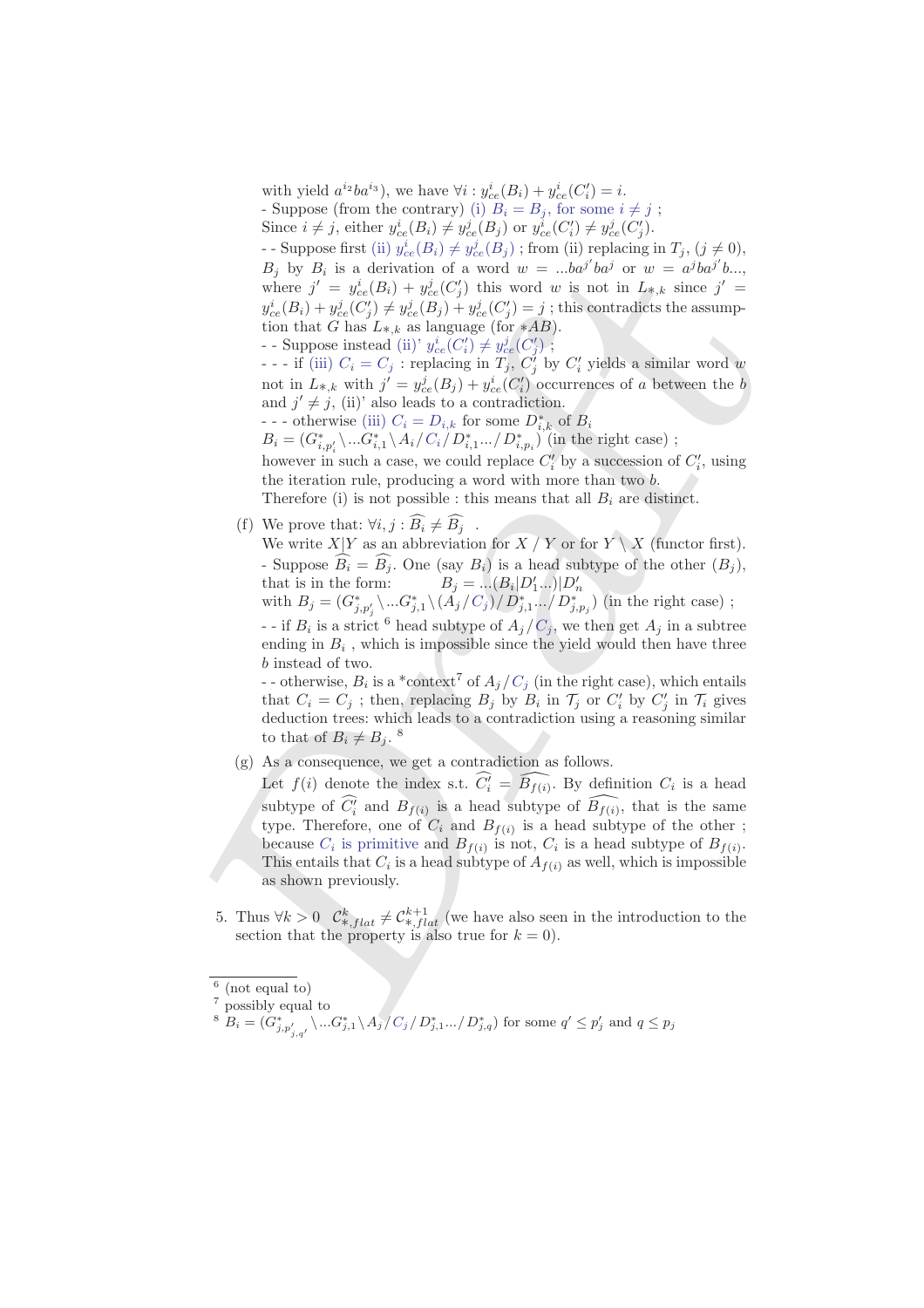#### 4.3 Order >1 and iteration

The previous reasoning can be adapted to the \*AB calculus where types are not necessarily flat (order  $>1$ ), using the same deduction rules and structures.

Theorem 3.  $\zeta_*^k \subsetneq \mathcal{C}_*^{k+1}$ 

Sketch of proof. To this end, we use in this section the languages  $L_{NL,k}$  =  ${abb}$  ∪  ${a<sup>i</sup>ba<sup>i</sup>ba<sup>i</sup> \mid 1 \le i \le 2k}$  and consider  $2k+1$  proof trees instead of  $2k$  in the previous section.

- Languages: for  $k > 0$ ,  $L_{NL,k} =_{def} \{abb\} \cup \{a^{i}ba^{i}ba^{i} \mid 1 \leq i \leq 2k\}$
- Grammars:  $k + 1$ -valued grammar  $G'_{k} = \sigma(G_k)$  where  $G_k$  is as above, with substitution  $\sigma = x := (S / y) / y$ . and we can show  $\mathcal{L}_*(\sigma(G_k)) = L_{NL,k}$ .
- Property: for  $k > 0$ ,  $L_{NL,k}$  is a  $(k+1)$ -valued language (using  $G'_{k}$ ) but is not a k-valued language (see details below) for the \*AB calculus.

**Details of proof.** To prove that  $L_{NL,k}$  is not a k valued language, we proceed as in the previous section: we suppose the existence of a  $k$ -valued gammar  $G'$ , with language  $L_{NL,k}$  and we consider a deduction tree  $\mathcal{T}_i$  for  $a^iba^iba^i$   $(1 \leq i \leq 2k)$ and  $\mathcal{T}_0$  for abb. For  $0 \leq i \leq 2k$ , we define  $A_i$  as the root type of the smallest subtree in  $\mathcal{T}_i$  with a yield including both b.

- We prove that:  $\forall i \neq j : B_i \neq B_j$  (similarly to the previous subsection)
- $-\forall i \neq j : \widehat{B_i} \neq \widehat{B_j}$  (details are similar to the previous subsection)
- As a consequence, we need  $2k+1$  distinct  $B_i$ .
- Contradiction:  $2k+1$  distinct  $B_i$  are needed with a k-valued grammar with a useful lexicon of 2 words  $(a \text{ and } b)$ .

The advantage of this construction is to handle directly  $2k + 1$  types  $(2k$  in the previous one). However, a main difference is the presence of types of order 2 in the grammar.

# 5 Conclusion

**Theorem 3.**  $\forall k \in \mathbb{N} \quad \mathcal{C}_k^k \subseteq \mathcal{C}_k^{k+1}$  is used, we use in this section the langinges  $L_{NL,k} =$ <br>
Showly U (a'ho'ho' $\mathbb{N}$  it is set and consider  $2k+1$  proof trees instead of  $2k$  in the provious section.<br>
La ∗AB. The paper studies variants of grammatical systems with iterated types: involving flat type (order 1) or not. We have proved that the classes of  $k$ -valued categorial grammars form a strict hierarchy of classes of languages. Thus, the notion of k-valued grammars is relevant for both systems: each  $k \in \mathbb{N}$  defines a particular class of languages. The proof relies on generalized AB deductions and their corresponding functor-argument structures that enables us to define languages of structured sentences as for classical categorial grammars.

CDG. In fact, our strict hierarchy theorem also extends to categorial dependency grammars (CDG) with empty potentials, due to the following argument. A CDG-grammar G with empty potentials, has the same language, when considered as CDG-grammar or as ∗AB grammar (of order 1). Therefore the hierarchy for CDG with empty potentials cannot collapse.

Future work could concern other extensions of type logicial grammars, such as the extension of pregroups with iterated types.